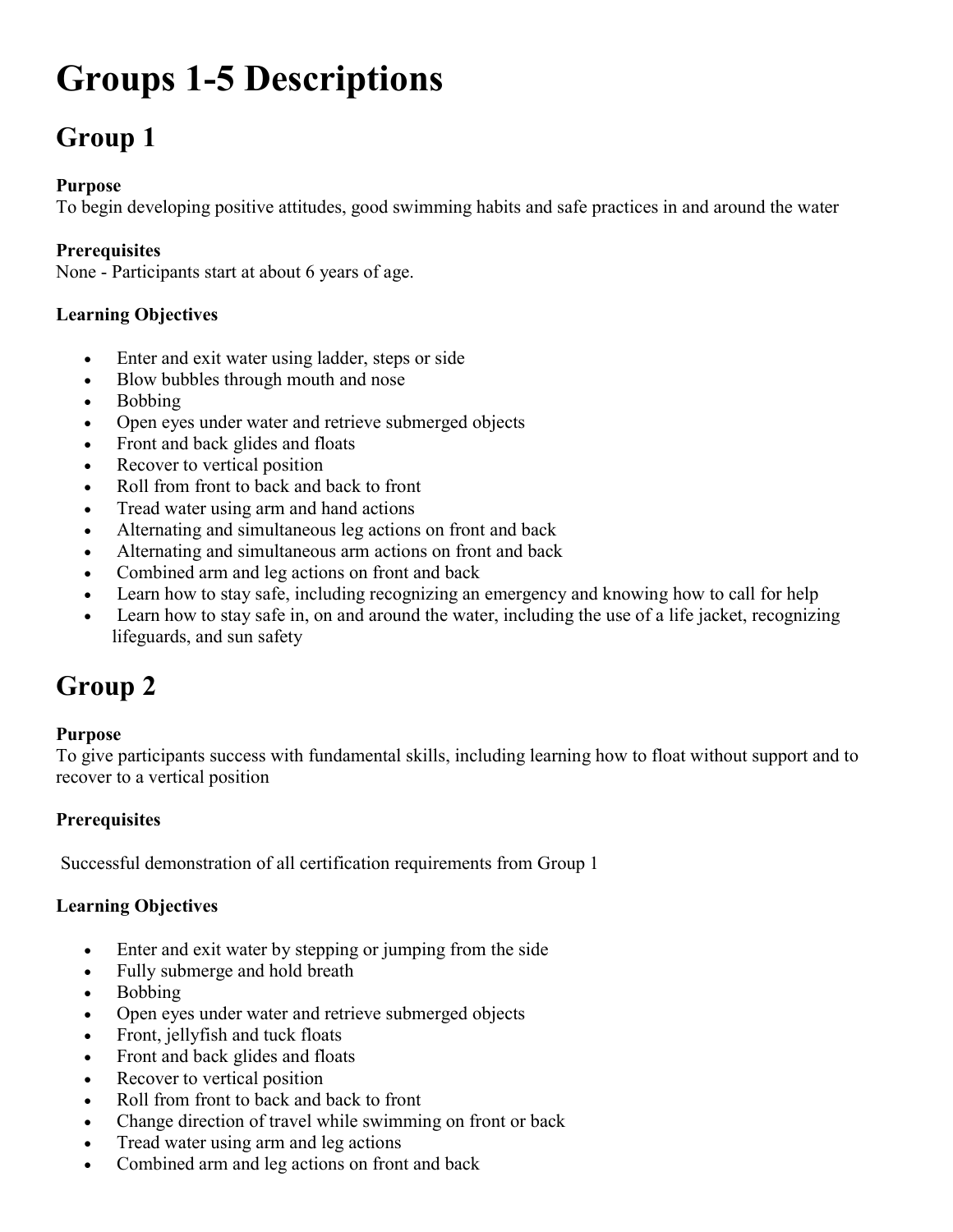- Finning arm action
- Learn how to stay safe, including recognizing an emergency, knowing how to call for help and perform
- simple non-swimming assists
- Learn how to stay safe in, on and around the water, including the use of a life jacket, recognizing lifeguards, and sun safety
- Learn to look carefully before entering the water
- Learn what to think about and do when exhausted or caught in a dangerous situation

# Group 3

#### Purpose

To build on the skills in group 2 by providing additional guided practice in deeper water

#### **Prerequisites**

Successful demonstration of all certification requirements from Group 2

#### Learning Objectives

- Enter water by jumping from the side
- Headfirst entries from the side in sitting and kneeling positions
- Bobbing while moving toward safety
- Rotary breathing
- Survival float
- Back float
- Change from vertical to horizontal position on front and back
- Tread water
- Flutter, scissor, dolphin and breaststroke kicks on front
- Front crawl and elementary backstroke
- Learn to look carefully before entering the water
- Learn to perform simple nonswimming assists
- Learn to recognize, prevent and respond to cold water emergencies

### Group 4

#### Purpose

To develop participants' confidence in the strokes learned in group 3 and to improve other aquatic skills

#### **Prerequisites**

Successful demonstration of all completion requirements from Group 3

#### Learning Objectives

- Headfirst entries from the side in compact and stride positions
- Swim under water
- Feetfirst surface dive
- Survival swimming
- Front crawl and backstroke open turns